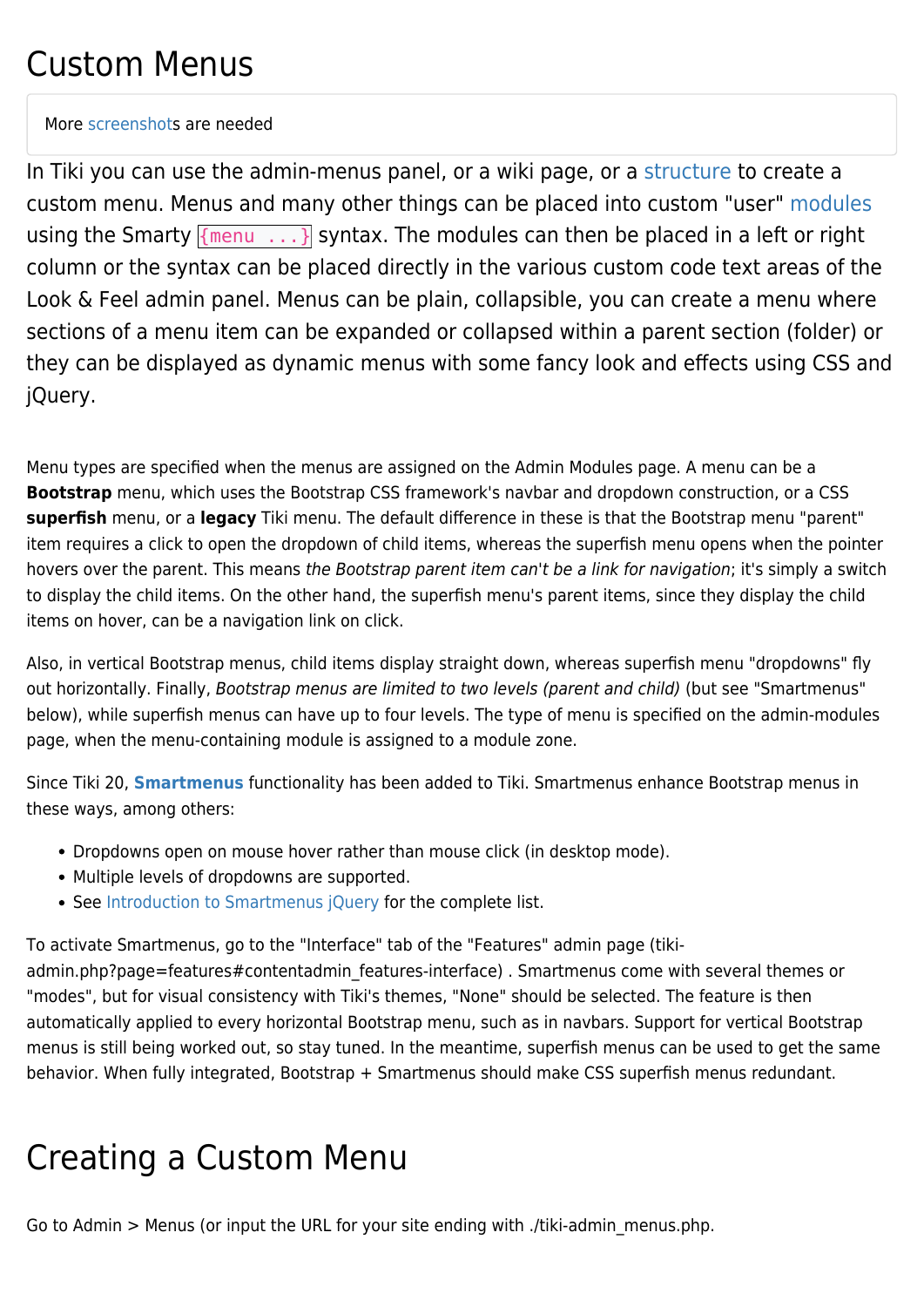|     |                                                                                                                                                                                                                     | [List menus] Edit this menu) |                                                                             |                           |    |                              |                                                                                                                                                                                                                             |                                    |        |
|-----|---------------------------------------------------------------------------------------------------------------------------------------------------------------------------------------------------------------------|------------------------------|-----------------------------------------------------------------------------|---------------------------|----|------------------------------|-----------------------------------------------------------------------------------------------------------------------------------------------------------------------------------------------------------------------------|------------------------------------|--------|
|     | Preview Menu                                                                                                                                                                                                        |                              | <b>Edit Menu Options</b>                                                    |                           |    |                              | Some Useful URLs                                                                                                                                                                                                            |                                    |        |
|     | Home<br><b>Statistics</b><br>Categories<br>FAOS<br>= Wiki<br>El Image Galleries<br>E Articles<br>E Blogs<br><b>E</b> Forums<br>E Links Directory<br>E File Galleries<br>E Quizzes<br>E Trackers<br>E Admin (Click!) | [Site Maintainace]           | Name:<br>URL:<br>Sections:<br>Permissions:<br>Groups:<br>Type:<br>Positions | option IM<br>1226<br>Save |    |                              | Home:<br>Choose<br>General: Choose  [M]<br>Wikip<br>Choose<br>Images:<br>Choose<br>Articles:<br>Choose<br>Blogs:<br>Choose<br>×<br>Files:<br>Choose<br>Forums:<br>Choose<br><b>FAQs:</b><br>Choose<br>P.<br>Quizzes: Choose | Σ<br>医<br>Σ<br>쩨<br>쩨<br>×<br>医    |        |
|     | Menu Options<br>Search                                                                                                                                                                                              |                              |                                                                             | Go                        |    |                              |                                                                                                                                                                                                                             |                                    |        |
|     | <b>ID Position Name</b>                                                                                                                                                                                             |                              | <b>URL</b>                                                                  |                           |    | <b>Type Sections</b>         | <b>Permissions</b>                                                                                                                                                                                                          | Group                              | Action |
| 420 |                                                                                                                                                                                                                     | Home                         | tiki-index.php                                                              |                           | o  |                              |                                                                                                                                                                                                                             |                                    | ⊌×     |
| 42S |                                                                                                                                                                                                                     | Chat                         | tiki-chat.php                                                               |                           | o  | feature chat                 | tiki_p_chat                                                                                                                                                                                                                 |                                    | w ×    |
|     | 42 10                                                                                                                                                                                                               | Contact Us                   | tiki-contact.php                                                            |                           | o  | feature contact              |                                                                                                                                                                                                                             |                                    | V X    |
|     | 42 15                                                                                                                                                                                                               | <b>Statistics</b>            | tiki-stats.php                                                              |                           | ۰  | feature_stats                | tiki p_view_stats                                                                                                                                                                                                           |                                    | v x    |
|     | 42 20                                                                                                                                                                                                               |                              | Categories tiki-browse_categories.php                                       |                           | o  | feature categories           | tiki_p_view_categories                                                                                                                                                                                                      |                                    | w ×    |
|     | 42 25                                                                                                                                                                                                               | FAOs                         | tiki-list_faqs.php                                                          |                           | o  | feature_fags                 | tiki_p_view_fags                                                                                                                                                                                                            |                                    | w ×    |
|     | 42 30                                                                                                                                                                                                               | Games                        | tiki-list games.php                                                         |                           | o  | feature games                | tiki_p_play_games                                                                                                                                                                                                           |                                    | w ×    |
|     | 42 35                                                                                                                                                                                                               | Calendar                     | tiki-calendar.php                                                           |                           | o  | feature calendar             | tiki p view calendar                                                                                                                                                                                                        |                                    | w ×    |
|     | 42 40                                                                                                                                                                                                               | (debug)                      | javascript:toggle<br>("debugcansole")                                       |                           | o  | feature_debug_console        | tiki_p_admin                                                                                                                                                                                                                |                                    | ₩×     |
|     | 42 50                                                                                                                                                                                                               | My Area                      | tiki-my_tiki.php                                                            |                           | s. |                              |                                                                                                                                                                                                                             | Registered M X                     |        |
|     | 42 55                                                                                                                                                                                                               |                              | Preferences tiki-user_preferences.php                                       |                           | o  | feature_userPreferences      |                                                                                                                                                                                                                             | Registered M X                     |        |
|     | 40.00                                                                                                                                                                                                               |                              | company and the complete.                                                   |                           |    | <u> Anglo-sa magnang ng </u> | معمومه ومعاملته                                                                                                                                                                                                             | المتلا التماثلة فاستعملت والمستناة |        |

There are three different types of menus that can be created:

Admin Menu: Site Maintainace e®

**Fixed** (f): The menu will be static; all the options will be displayed in the menu module.

insert screenshot here

**Dynamic collapsed** (d): The menu is dynamic; only the sections will be displayed in the menu module and there will be +/- links or a folder icon to open/close sections. The application menu in Tiki is an example of this class of menu.

insert screenshot here

**Dynamic expanded** (e): The same as before but all the sections are expanded by default and the user can close with (-) or the folder icon of the section that he wants to close.

insert screenshot here

# Creating menus from structure tocs

#### See [Structures User](https://doc.tiki.org/Structures%20User)

You can either make a navigation menu from a "menu Id" or from a "structure Id".

# Configuring a Custom Menu

Once created, click the configuration button on this new menu's row, which will take you to /tikiadmin menu options.php?menuId=n

To create a menu item, fill in the edit menu options form: at least **Name**, **URL** (relative or absolute), **Type** = "option" and **Position** which is a number to set the menu item order. Save and look at the Preview of the menu. You can specify the link to a wiki page in a menu option with the syntax ((pageName)). The advantage is to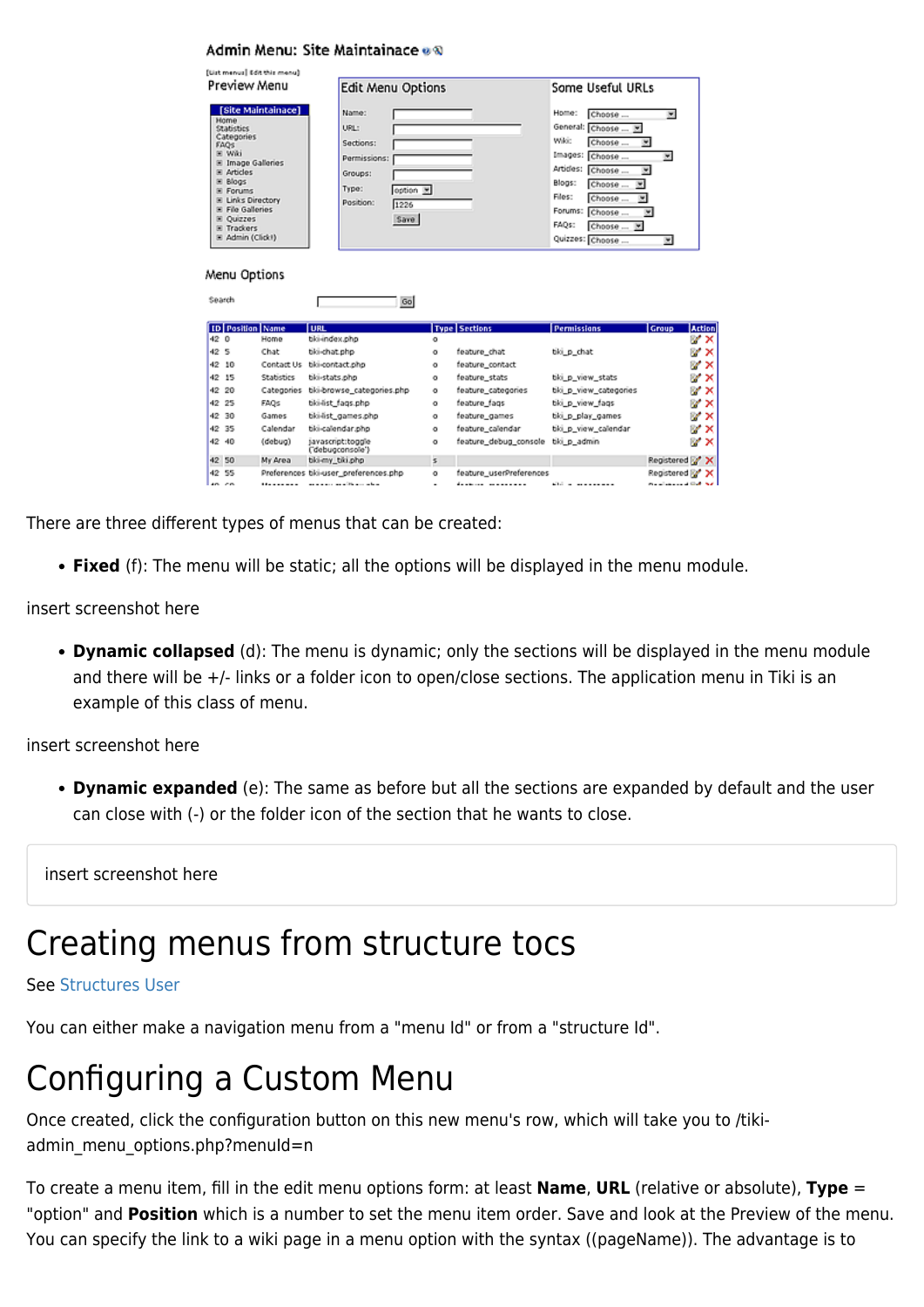have a rename of the option when the page name changes, and to be able to have a SEFURL link if the feature [SEFURLs](https://doc.tiki.org/SEFURLs) is checked. The SEFURL will become <http://example.org/Home>instead of <http://example.org/tiki-index.php?page=Home> .

To create a section (i.e. a folder) that can be opened or collapsed, fill in the edit menu options form with at least **Name**, **URL**, **Type** = "section" and **Position**.

NOTE: Do not put anything in **Sections** unless you know the Tiki specific feature references e.g. feature\_wiki or feature\_blog\_rankings. These can be auto-filled using **Some useful URLs** pull-downs, or look at the **Tips** below to know how to guess the section name of the feature you are interested in.

- A **section** is an option that when hovered over (in a Superfish menu) or clicked (in a Bootstrap menu) will display the options below it in the menu hierarchy. The items belonging to a section are defined as a list of consecutive 'options'. The options of a section stop when the next item is a section, a sorted section, or a separator. Again, keep in mind a Bootstrap-type menu can have only two levels, and the top-level section item is used only to trigger the display of its option items; it can't be used as a navigation link itself.
- A **sorted section** sorts all its dependent options when displayed.
- A **separator** does nothing except to stop a section (useful if you want to do a section followed by an option)

#### Example

- option1
- section1
	- option2
	- section3
		- option3
		- option4
		- section4
			- option5
	- section5
- option6

will be

| option1  | option          |
|----------|-----------------|
| section1 | section level 0 |
| option2  | option          |
| section3 | section level 1 |
| option3  | option          |
| option4  | option          |
| section4 | section level 2 |
| option5  | option          |
| section5 | section level1  |
|          | separator       |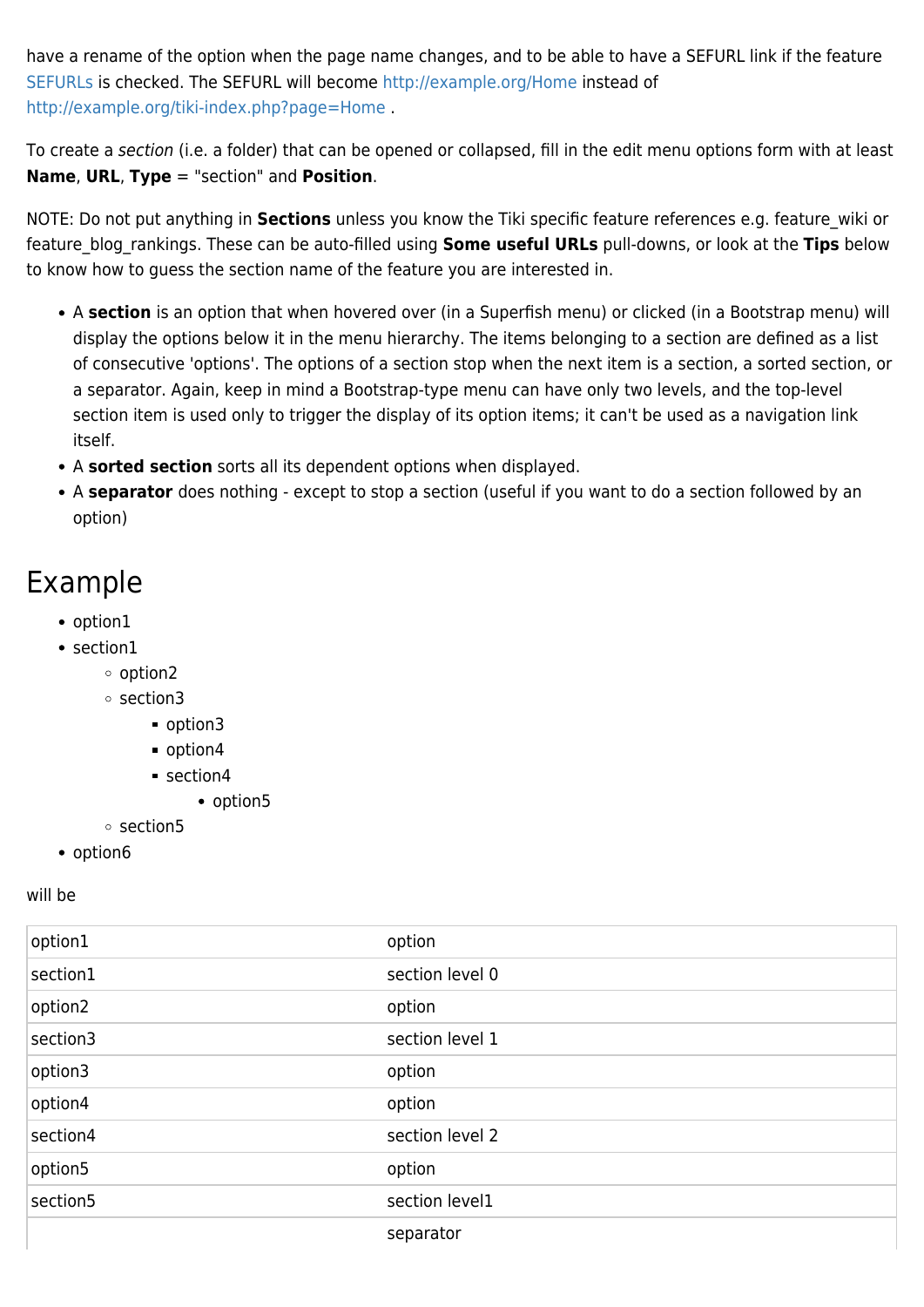|         | separator |
|---------|-----------|
| option6 | option    |

Tip: Leave intentional gaps when inputting the positions of options, such as 10, 30, 50, 70, 90. This will make it easier to add a menu item somewhere in the middle of the menu, in the future.

## Allow viewing options/sections only under some conditions

Normally, the visibility of a menu item for a particular user is determined by the visibility of the link target for that user. In other words, if a user doesn't have permission to see "blog 3", then the "blog 3" link won't be visible to that user. This is done automatically by Tiki - no special effort is needed when making the menu. But to explicitly add permissions for menu-item visibility, see the next section.

### Allow only to some specific groups

You can restrict the view of some options and sections in the menu, so that only specific groups can view them. For instance, you could add a "User Preferences" option in position 100 to your customized menu that is seen by users only when they log in (registered group).

To do this, you would add:

| Name:        | <b>User Preferences</b>   |           |     |
|--------------|---------------------------|-----------|-----|
| URL:         | tiki-user_preferences.php |           |     |
| Sections:    |                           |           |     |
| Permissions: |                           |           |     |
| Group:       | <b>Registered</b>         |           |     |
| Type:        | option                    | Position: | 100 |

You can specify a list of groups (multiple select). In this case, it means that the user needs to be in each group to see the option.

If you want a list of groups to see the option,  $=$  a user to be only in one of the groups to see the option, you have to insert has many options as groups. Each option must have the same parameters (same position, ...) except for the group.

The trick is, if you don't select any Groups, everyone can see the menu option. If you want to exclude a group, select all the other groups (but not the group you want to exclude).

Similarly, you can inadvertently exclude a logged-in group by selecting too many groups. You don't need to select all of your Admin-type groups (they can usually see everything anyway). Just select the one logged-in group that you want to able to see the menu item. (Yes, this is all very weird.)

### Allow only if feature X is enabled

Imagine you want to add the option "Users Map" in position 110, to anonymous or registered groups, only when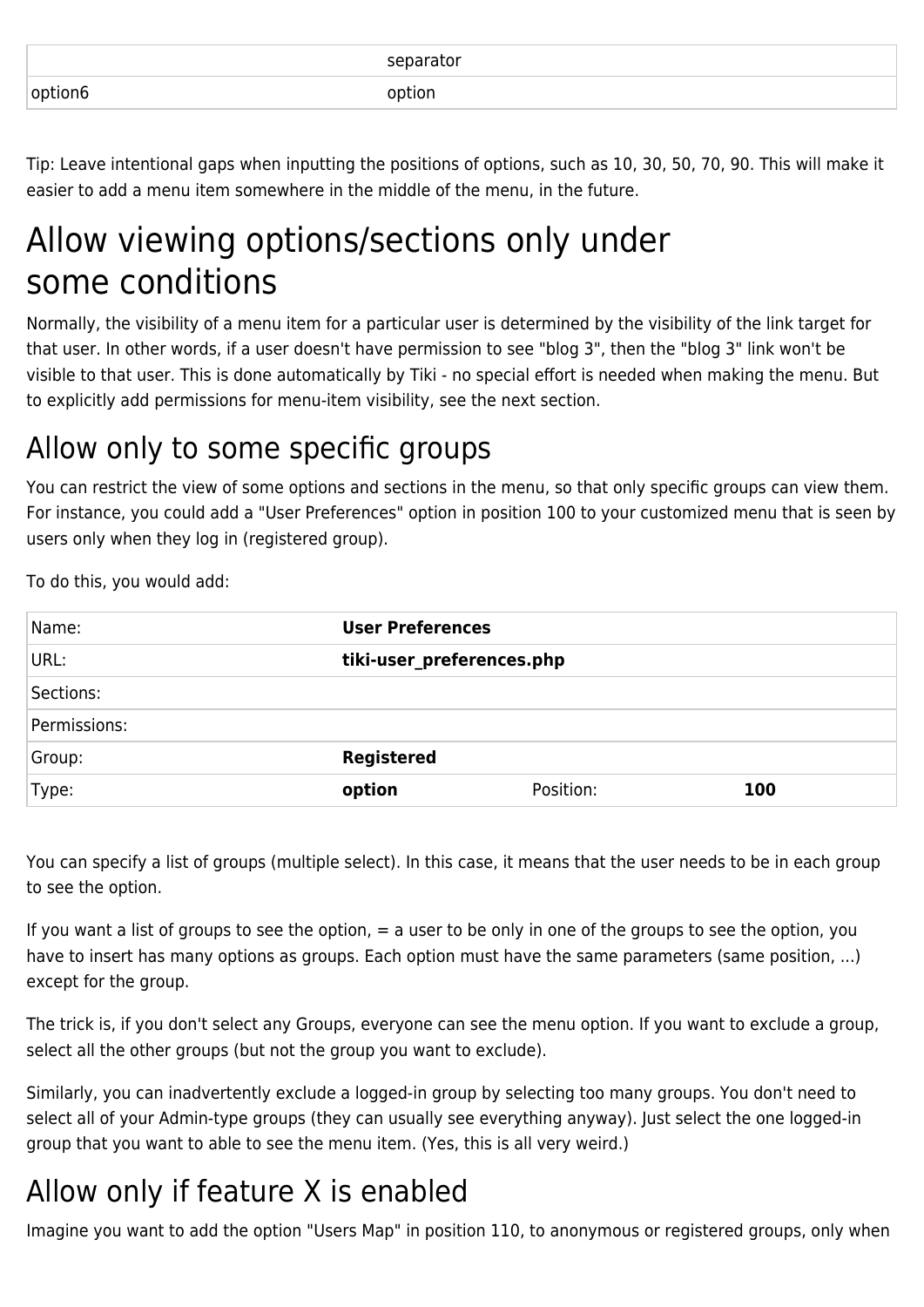the feature Google Maps (gmap) is enabled in your site. You can do that with:

| Name:        | <b>Users map</b>      |           |     |
|--------------|-----------------------|-----------|-----|
| URL:         | tiki-gmap_usermap.php |           |     |
| Sections:    | feature_gmap          |           |     |
| Permissions: |                       |           |     |
| Group:       |                       |           |     |
| Type:        | option                | Position: | 110 |

### Allow only if feature X enabled and if user in a group with given permission

You could also restrict the menu option to be seen when the feature X is enabled, but also only when the user belongs to a group which has a specific permission.

For instance, you could add an option "Upload image" in position 120 which is seen only when the feature image galleries (feature\_galleries) is enabled AND only by users in groups which have the permission to upload images (tiki\_p\_upload\_images).

To achieve this behavior, you have to add something like:

| Name:        | <b>Upload image</b>   |           |     |
|--------------|-----------------------|-----------|-----|
| URL:         | tiki-upload_image.php |           |     |
| Sections:    | feature galleries     |           |     |
| Permissions: | tiki_p_upload_images  |           |     |
| Group:       |                       |           |     |
| Type:        | option                | Position: | 120 |

#### **Tips**

- 1. You could add to a menu entry any combination of settings for sections, permissions or groups.
- 2. If you need a same option with different perms or group, duplicate the option with the same position value.
- 3. To know the section names in order to allow only some new options when the feature is enabled, you can disable/enable them under "**Admin home > Features**" (**tiki-admin.php?page=features**), and you will see its name reported on top of the page when it's reloaded after you saved your changes. Then, you can enable/disable them again to its original state, if you don't want to change this setting.
- 4. To know the permission names, go to Admin > Groups > press on the key icon (**x**) next to a group) (**tikiassignpermission.php?group=Registered**, for instance)

# Include menu in a new user module or in templates

Once the menu has all or most of the options go to "Admin Modules" page (/tiki-admin\_modules.php), under " Create new user module" at the bottom, find your menu title in the pull-down "Menus" on the right, click **use**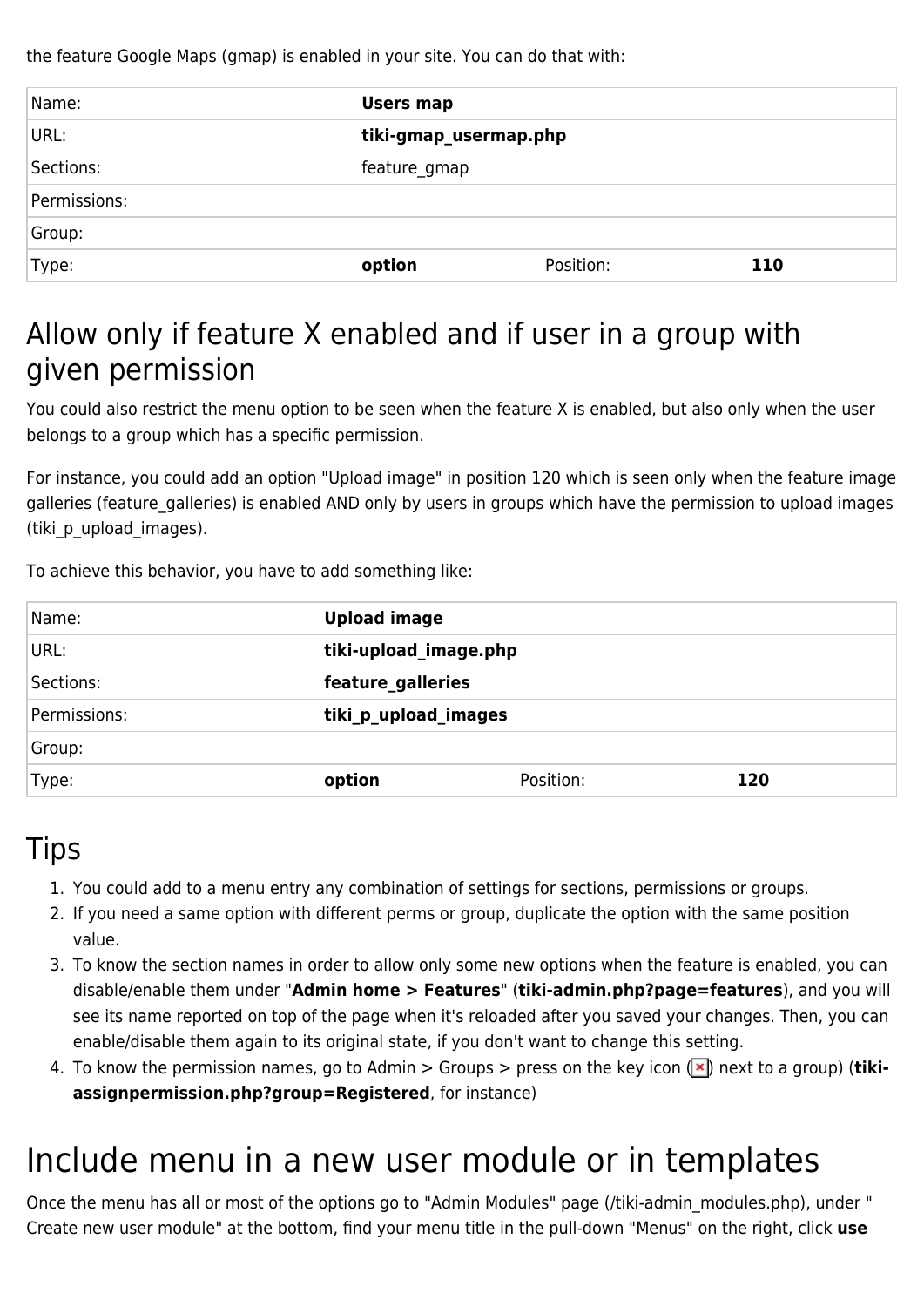**menu** and "{menu id=n}" (where n = your menu ID) will appear in the "Create new user module" data box. Add a title (what will users will see) and a name (what admin sees) and click **create/edit**.

Now you have created a new user module for the custom menu.

# Multilingual menu

**• [Multilingual Menu](https://doc.tiki.org/Multilingual-Menu)** 

# CSS (Superfish) Menus

This menu (author's documentation at <https://superfish.joelbirch.design/>) can be either vertical (in a [module\)](https://doc.tiki.org/Module), or horizontal.

To recap: a menu created in Admin Menus can be displayed in one of four ways: a Tiki legacy (pre-CSS/pre-Bootstrap) menu, a Bootstrap menu, a Superfish menu, or a Bootstrap + Smartmenus menu. Once the menu is created, it can be display at the site either directly in a module, in a template file {menu id=1} or in Admin Look and Feel (custom code). To have a Superfish menu used in a module (via admin) or a template (via file editing) add the parameter css=y to the smarty tag {menu}.

#### Additional Parameters

| type                 | horiz or vert op<br>open | open will close no submenus                                                                                                        |
|----------------------|--------------------------|------------------------------------------------------------------------------------------------------------------------------------|
| sectionLevel numeric |                          | all the submenus beginning at this level will be displayed if the url matches<br>one of the option of this level or above or below |
| toLevel              | numeric                  | do not display option higher than this level                                                                                       |
| subMenu              | numeric                  | menu option ID root. Only the submenu of this option will be displayed                                                             |

### Contextual menu example

Imagine this menu (id=101)

- flower
	- rose
		- monaco
	- daisy
- tree
	- tree
	- oak

will display when you are on rose, or flower or monaco flower | tree rose|daisy will display when you are tree, oak flower } tree tree|oak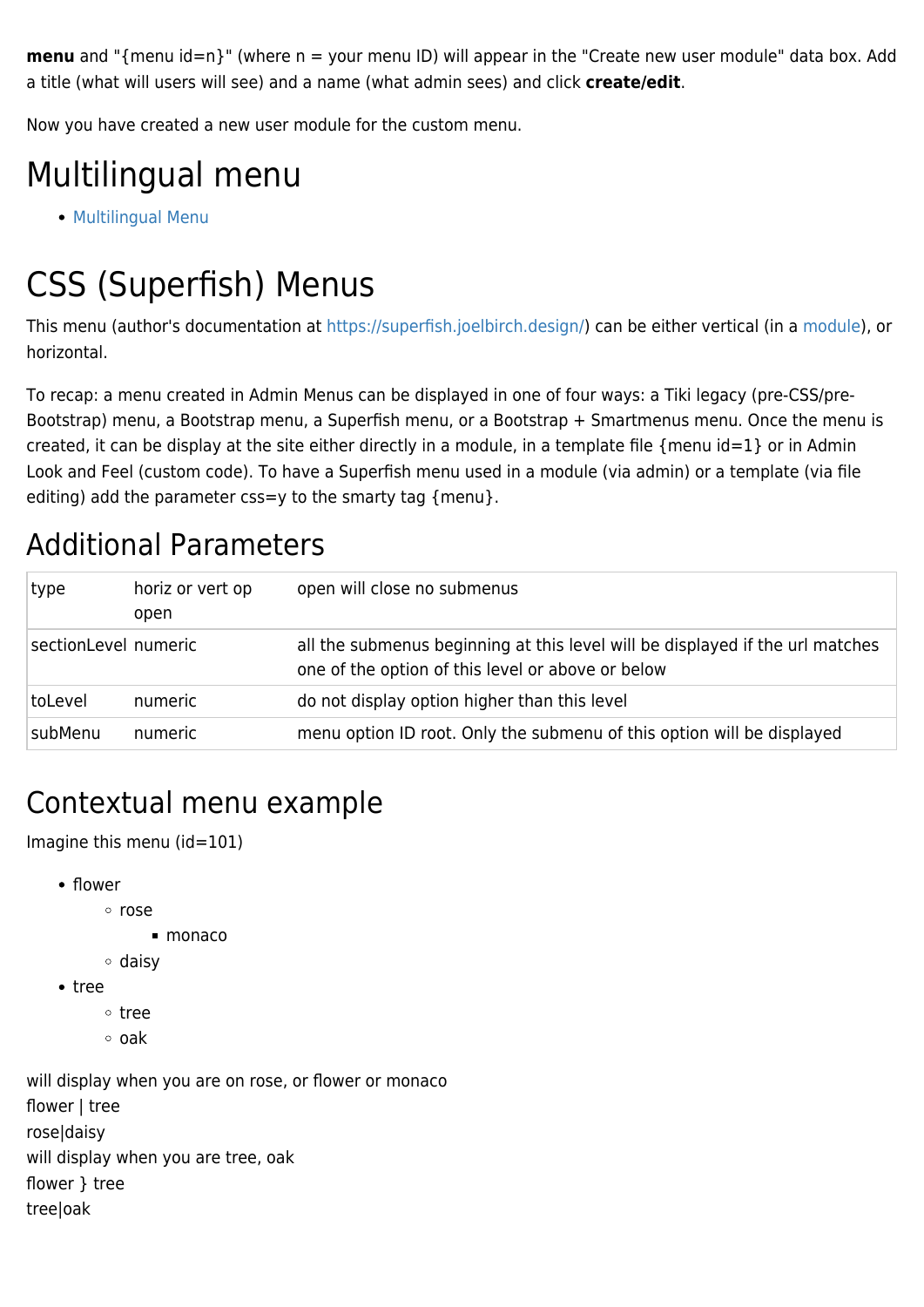Please mind, that this custom-contextual-menu will only show items, when you are "on a page" that is linked from the menu.

If you move forward on a more complex website, then the left submenu will show up "empty". That makes no sense and I am on to get more problems solved related to the contextual menu.

Example:

You link to a "startpage" of a wiki structure, but the other pages of the structure are not linked "in" the menu ...

... clicking on the menu item linking to that page will let appear the appropriate (not empty) contextual menu ...

... but if you "move" forward in the wiki structure, the contextual menu will become empty.

## url - attributes (target, rel, ...) External Links in Menus target

If you want to let external links be opened in a new Tab or window, you need a target = blank. Please mind a difference in the notation regarded to "normal" HTML (the starting and ending quotes are intended to be missing):

In the menu you have to type:

.

```
target=_blank
http://foo.bar" target=" blank
```
And it will only work, if you enable the following in the admin panel "general settings -> navigation":

```
allow-HTML
Allow HTML in link text and do not escape the url in menu items
(Please note: this might be insecure if you allow more people to edit menus)
(Please note2: dialogues of the Tiki administration might evole and change over time ... this
description shows it's principle.)
```
Alternatively, you can try [How to make menu items open in a new window](https://doc.tiki.org/How-to-make-menu-items-open-in-a-new-window)

#### other attributes

Other attributes like **" rel="box** which opens mainly anything in a nice pop up box, if "colorbox" is activated, should work in the same way.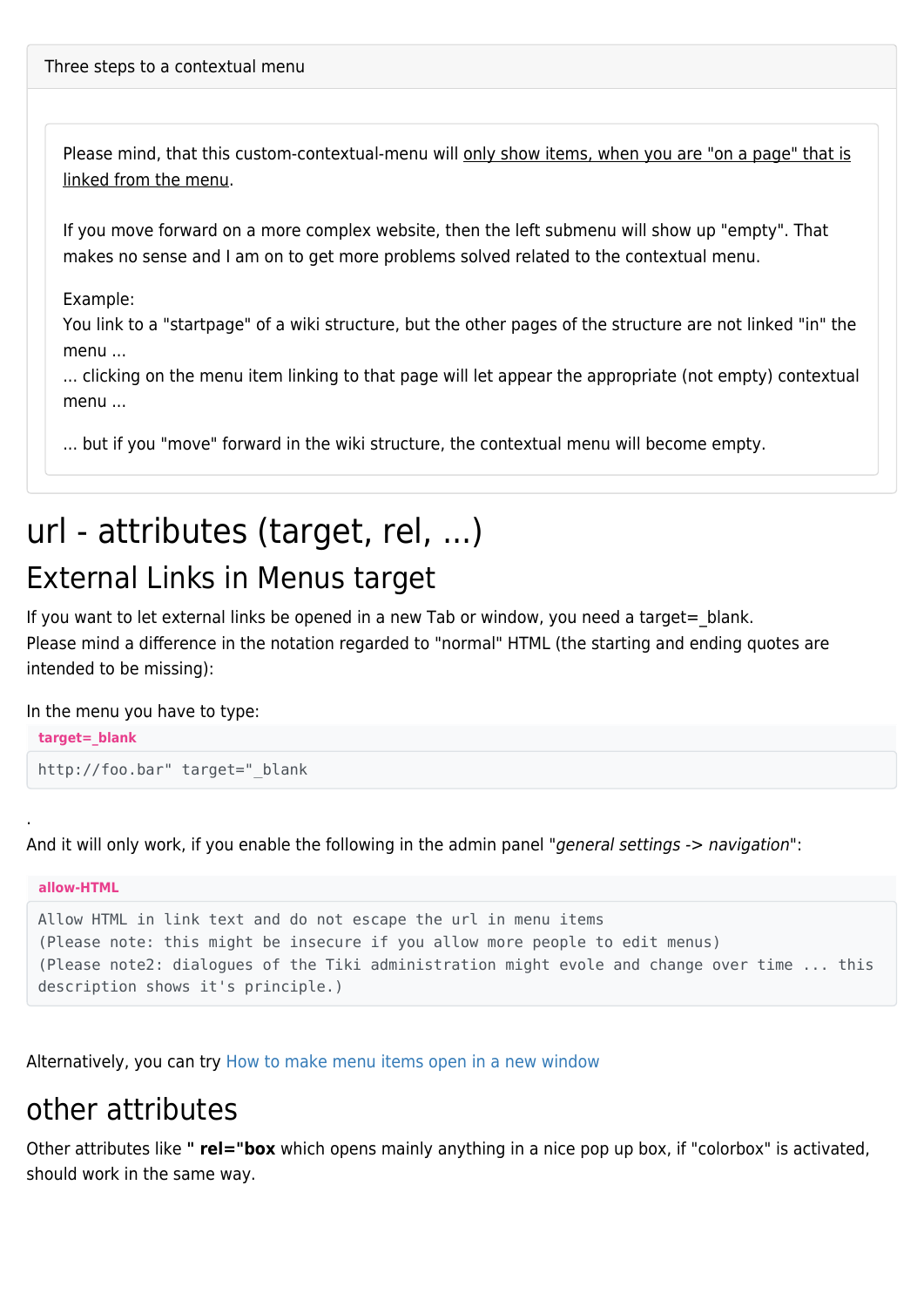# Links in iframe

Links to be opened inside an iframe in the main display area can be done this way ( [Featured Links](https://doc.tiki.org/Featured-Links) feature has to be enabled):

```
Link opens in iframe
tiki-featured_link.php?type=f&url=http%3A%2F%2Fwww.siemens.com%2f
```
All special characters have to be replaced with the html encoding, e.g. **/** has to be replaced with **%2f**!

### Perms

• To create a menu or delete one, you need tiki p edit menu, to create/edit a menu option, you need tiki p edit menu option (of course, you have implicitly the 2 perms when you have tiki p admin)

# Change the folder icons of a Tiki menu

There are 2 ways to change the folder icons 1) to change it as every other icons by overloading it at the templates level. You need to create 2 icons

- styles/my\_style/img/icons/folder.png
- styles/my\_style/img/icons/ofolder.png

2)to change locally for a menu. You must specify the path to the icon folder for close section like my modifications/my icon.gif and you must supply this icon and the closed icon that must be name my\_modifications/omy\_icon.gif (notice the o letter)

For the change to take effect, you may have to clear Tiki's caches (at tiki-admin\_system.php) and your browser cache, and/or log out of Tiki to clear session information.

## Add icons to each option of a menu

First, you need to activate the general preference in:

Settings > Control Panels > Admin > General > Navigation > Menus > 'Menu Icons'

| Global site configuration, date formats, etc.         |                                        |
|-------------------------------------------------------|----------------------------------------|
| <b>■Tiki Installer ■ 三 Menus</b><br>Server Fitness    | Q Check for Updates Now<br>Apply       |
| <b>General Preferences</b><br><b>General Settings</b> | No Tabs<br>Navigation<br>Date and Time |
| <b>Menus</b>                                          |                                        |
| <b>CSS menus</b>                                      | 00                                     |
| Superfish                                             | <b>COD</b>                             |
| Menu user levels                                      | $\Box$ 0                               |
| <b>Featured links</b>                                 | $\Box$ 00                              |
| Use folder icons for menu section (parent) items      | 20                                     |
| Menu icons                                            | <b>COD</b>                             |
| Default path for the icons                            | img/icons/large                        |
| Edit menu icon                                        | <b>COD</b>                             |

Click to expand

Then, for the specific menu which you would like to use Icons, you must check the option 'Configure icons for